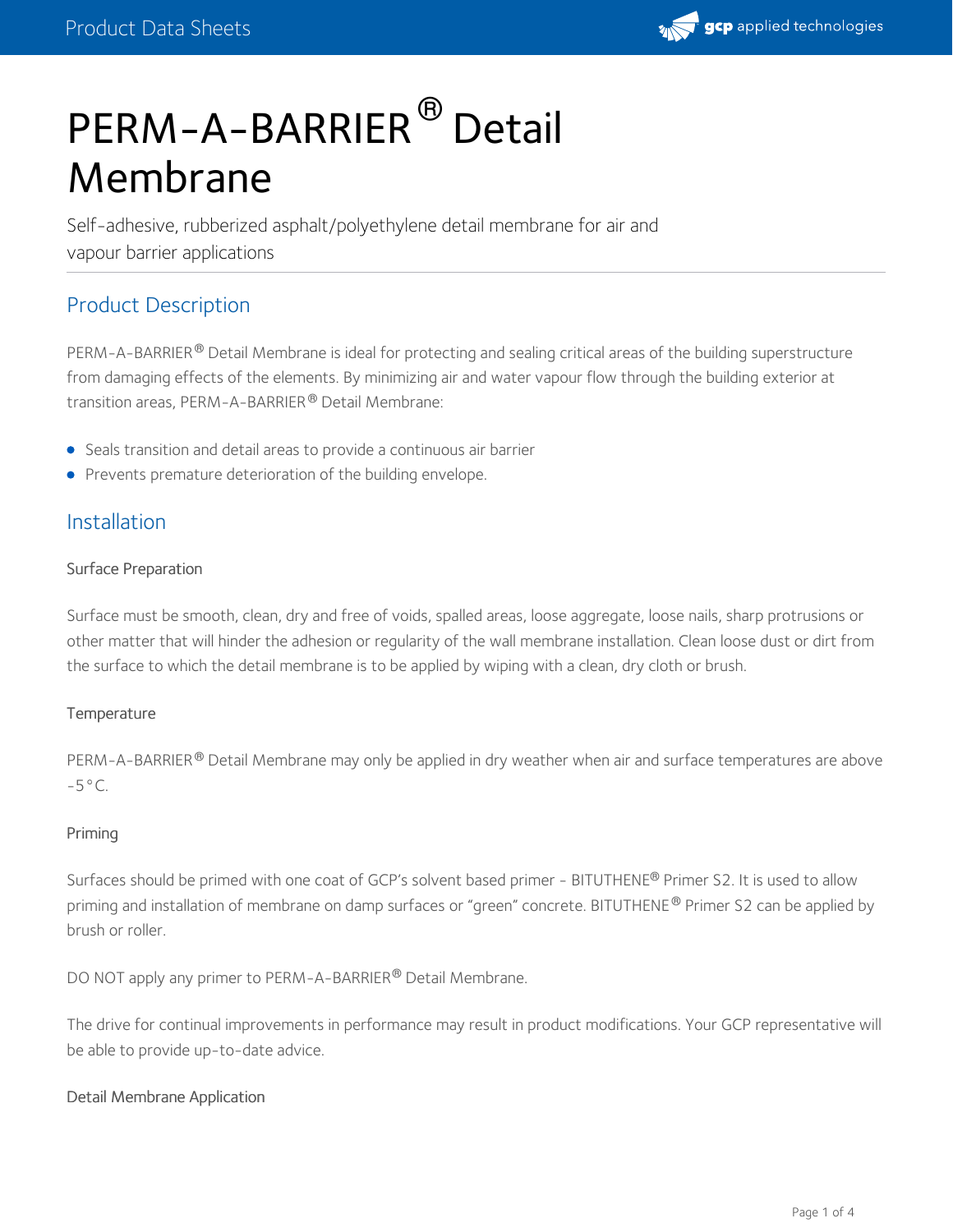

Pre-cut PERM-A-BARRIER® Detail Membrane to easily handled lengths. Peel release paper from roll to expose rubberised asphalt and carefully position tape against substrate. Press firmly into place with a steel hand roller or the back of a utility knife as soon as possible, fully adhering the tape to the substrate to prevent water from migrating under the PERM-A-BARRIER® Detail Membrane. Overlap adjacent pieces 50 mm and roll overlap with a steel hand roller.

#### When applying Detail Membrane to Perm A Barrier VC20

Apply a bead of BITUTHENE® Mastic along all top edges, cuts, penetrations and trowel into place.

No reglet is necessary when installing PERM-A-BARRIER® Detail Membrane to vertical surfaces. Complete installation instructions and details are available upon request.



Details shown are typical illustrations only and not working drawings. For assistance with working drawings and additional technical advice please contact GCP Technical Services.

If wrinkles develop, carefully cut out affected area and replace in similar procedure outlined in the Application section. The repair piece must be pressed into place with a hand roller as soon as possible to ensure continuous and intimate contact with the substrate.

#### Membrane Protection

PERM-A-BARRIER® Detail Membrane must be protected from damage by other trades or construction materials.

# Limitations

PERM-A-BARRIER® membrane systems must not be applied in areas where they will be permanently exposed to UV light and must be covered within a reasonable amount of time, not to exceed 30 days.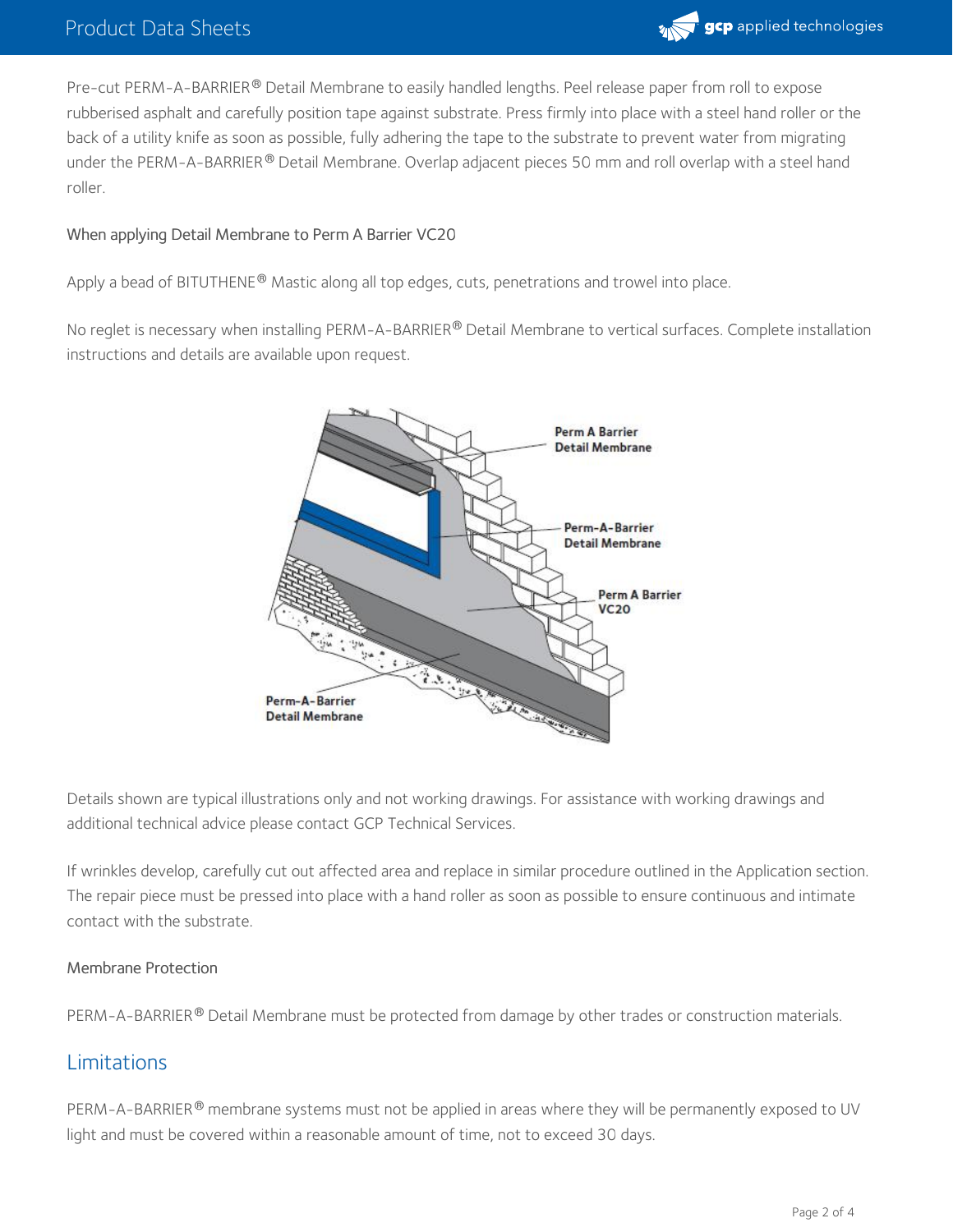# Product Advantages

- Fully bonded transmits wind loads directly to the substrate
- Waterproof and impermeable to moisture impermeable to the passage of liquid water and water vapour
- Cross laminated film provides dimensional stability, high tear strength, puncture and impact resistance
- Cold applied no flame hazard; self-adhesive overlaps ensure continuity
- Flexible accommodates minor settlement and shrinkage movement
- Controlled thickness factory made sheet ensures constant, non-variable site application
- Aggressive, conformable adhesive allows self-sealing around mechanical fasteners
- Wide application window PERM-A-BARRIER® Detail Membrane surface and ambient temperatures at -5 °C and above

# Physical Properties

| <b>PROPERTY</b>                                                           | <b>TYPICAL VALUE</b>            | <b>TEST METHOD</b>       |
|---------------------------------------------------------------------------|---------------------------------|--------------------------|
| Thickness                                                                 | 1 <sub>mm</sub>                 | ASTM D3767 method A      |
| Minimum tensile strength, membranes                                       | 2.8 MPa                         | ASTM D412 die C modified |
| Minimum tensile strength, film                                            | 34.5 MPa                        | ASTM D412 die C modified |
| Minimum elongation, to failure of rubberized asphalt 200 %                |                                 | ASTM D412 die C modified |
| Pliability, at 180° bend over 25mm mandrel                                | Pass at -32°C                   | ASTM D1970               |
| Crack Cycling, 3.2 mm at -32°C                                            | Unaffected                      | ASTM C836                |
| Minimum puncture resistance, membrane                                     | 178N                            | ASTM E154                |
| Lap peel adhesion at minimum application                                  | 700 N/m width                   | ASTM D1876 modified      |
| temperature                                                               |                                 |                          |
| Maximum permeance to water vapour transmission 2.9 ng/Pa.s.m <sup>2</sup> |                                 | ASTM E96 method B        |
| Air permeance <sup>1</sup>                                                | $< 0.001$ l/s/m <sup>2</sup>    | <b>ASTM E2178</b>        |
| Air permeance of in-place membrane <sup>2</sup>                           | No change in air permance value | ASTM E330                |
| Water absorption (weight gain at 24 hours)                                | 0.1%                            | <b>ASTM 570</b>          |

#### Footnotes:

- **1.** Air permeance measured at a pressure differential of 68 Pa Hg.
- Air permeance measured at a pressure differential of 68 Pa Hg after wall being subjected to a negative 3014 Pa Hg pressure difference for <sup>10</sup> seconds. **2.**

All declared values shown in this data sheet are based on test results determined under laboratory conditions and with the product sample taken directly from stock in its original packing without any alteration or modification of its component parts.